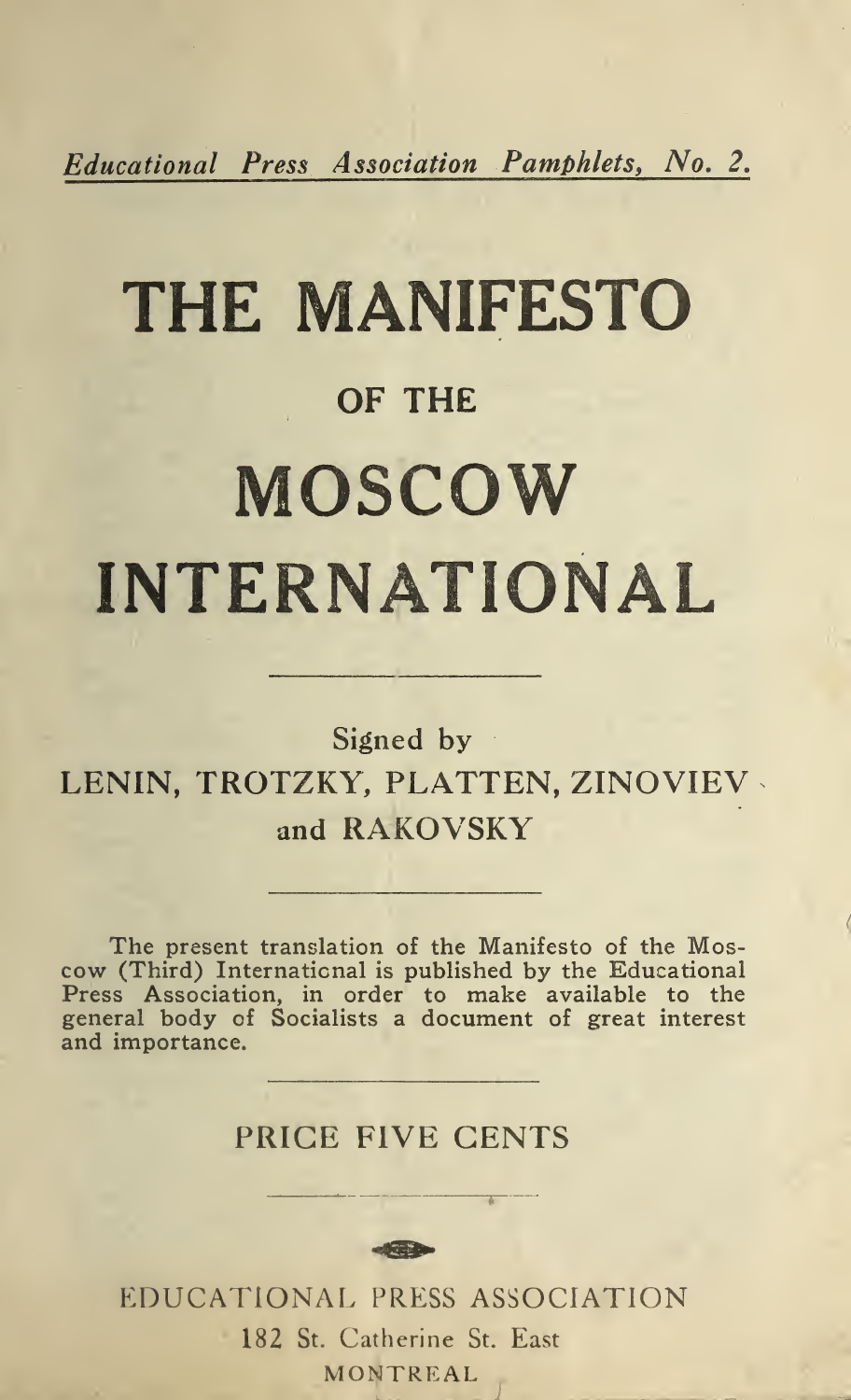### Manifesto of the Moscow International.

(Translation )

TO THE PROLETARIAT OF THE WHOLE WORLD.<br>
Seventy-two years have gone by since the<br>
Communist Party of the world announced their programme in the form of a manifesto drawn up by the great teachers of the proletarian revolution, Karl Marx and Friedrich Engels. Even at that time Communism, which had barely entered the arena of battle, was beset with the snares, lies, hatred and contempt of the possessing classes, who rightly judged it to be their deadly enemy. In the course of these seventy years the development of Communism has proceeded in a tortuous manner: there have been furious advances, but also epochs of depression; successes and severe defeats. At bottom the development has followed the lines laid down in the Manifesto of the Communist Party. The period of the last decisive struggle has come later than was expected and desired by the apostles of the Social Revolution. But it has set in. We Communists, the representatives of the revolutionary proletariat of the various countries of Europe, America and Asia, assembled in the Moscow Soviet, feel and regard ourselves as those who have inherited the Cause, the programme of which was announced 72 years ago, and who will bring it to fruition. Our tasks consist in the co-ordination of the revolutionary experience of the working class, the purging of the movement of the elements of opportunism and socialist-patriotism which have mingled in it, the gathering together of the strength of all really revolutionary parties of the world-proletariat, thereby facilitating and hastening the triumph of the Communist Revolution.

In the course of a long series of years Socialism has predicted the inevitability of the imperialist war, and, in particular, has descried the causes of this war in the insatiable ambition of the two chief groups of the possessing classes, as well as of those in all capitalist countries. Two years before the outbreak of war the responsible Socialist leaders of all countries, at the Basle Congress, branded Imperialism as the author of the future war, and threatened the bourgeoisie with the Socialist Revolution

 $R_{i}$  $i = 796$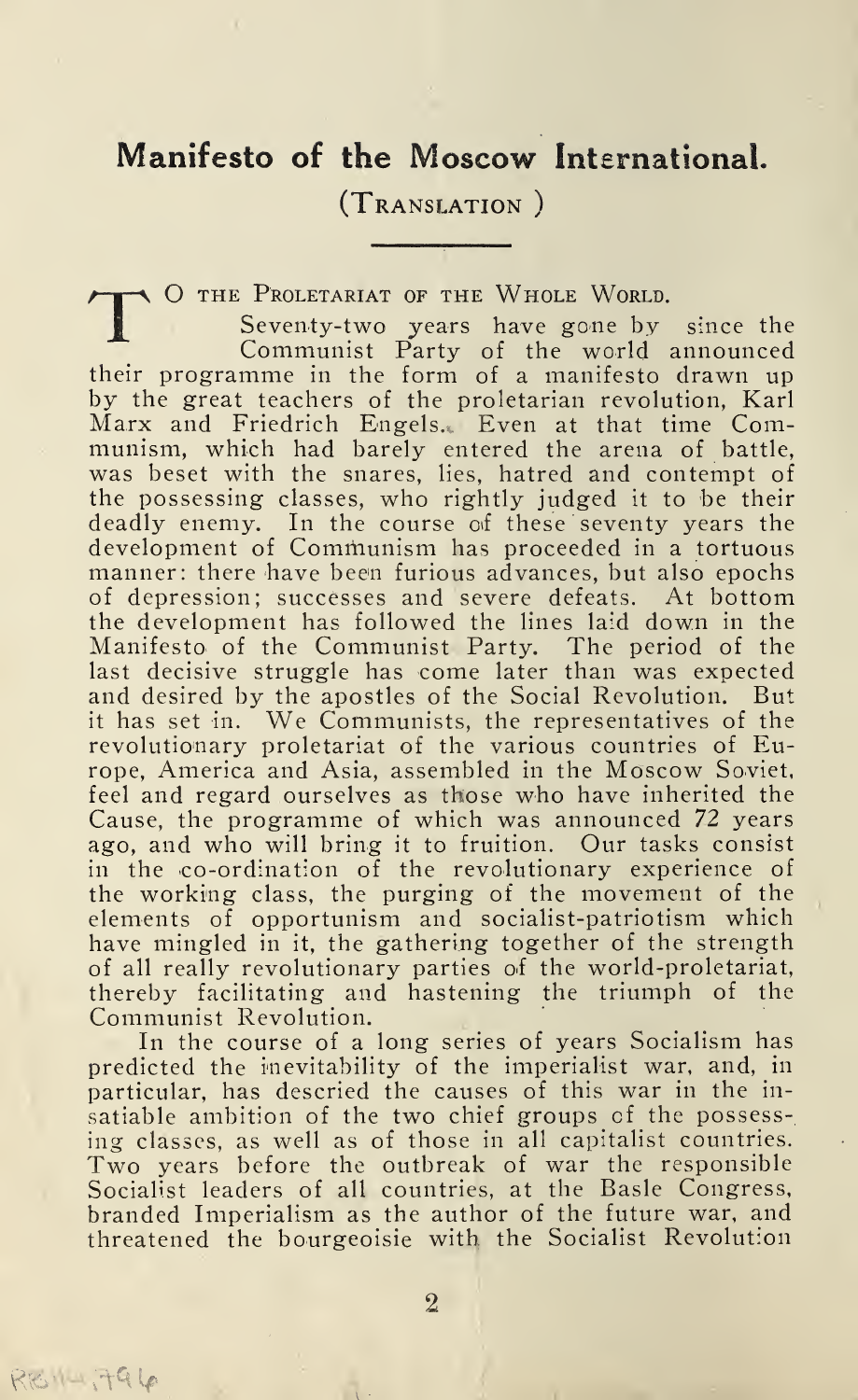as the retribution which the proletariat would visit on it for the crimes of Imperialism. Now, after the experience of five years, after history has discovered the robbery-lust of Germany, no less than it has revealed the criminal actions of the Entente countries, the State Socialists of the *Entente* countries continue, together with their Governments, to unmask the fallen German Emperor. And the social patriots of Germany, who in August, 1914, declared the White Book of the Hohenzollerns to be the holiest gospel of the people, now in vulgar flattery, together with the Socialists of the Entente countries, blame the fallen German monarchy, which formerly they served like slaves, as the chief culprit. In this way they hope to cause their own guilt to be forgotten, and to deserve the good will of the victors. But by the side of the fallen dynasties of the Romanoffs, the Hohenzollerns, and the Hapsburgs, and the capitalist cliques of these countries, the Governments of France, England, Italy and the United States appear, in the light of the unfolding events and the diplomatic revelations, in all their immeasurable vileness.

Up to the very outbreak of war, British diplomacy preserved a mysterious secrecy. Civil authorities were careful not to make it known that they intended to take part in the war on the side of the Entente, doubtless so as not to alarm the Berlin Government and put off the war. London wanted war; hence their action to make Berlin and Vienna build their hopes on England's neutrality, while Paris and Petrograd were sure of England's intervention.

The war, which had been prepared for decades, broke out through direct and conscious provocation on the part of Great Britain. The British Government reckoned on giving support to Russia and France until they were exhausted and at the same time had crushed Germany, their mortal enemy. But the strength of the German military machine proved too formidable, and called forth not only an apparent but an actual intervention in the war on the part of England. It was the military superiority of Germany that caused the Government at Washington to give up their apparent neutrality. The United States assumed, as regards Europe, the same part that England had played in former wars, and has tried to play to the last, namely, the plan of weakening the one side with the help of the other, by joining in military operations for the sole purpose of securing for themselves all the advantages of the situation. Based on the American tombola method, Wilson's stake was not high, but it was the last, and he won.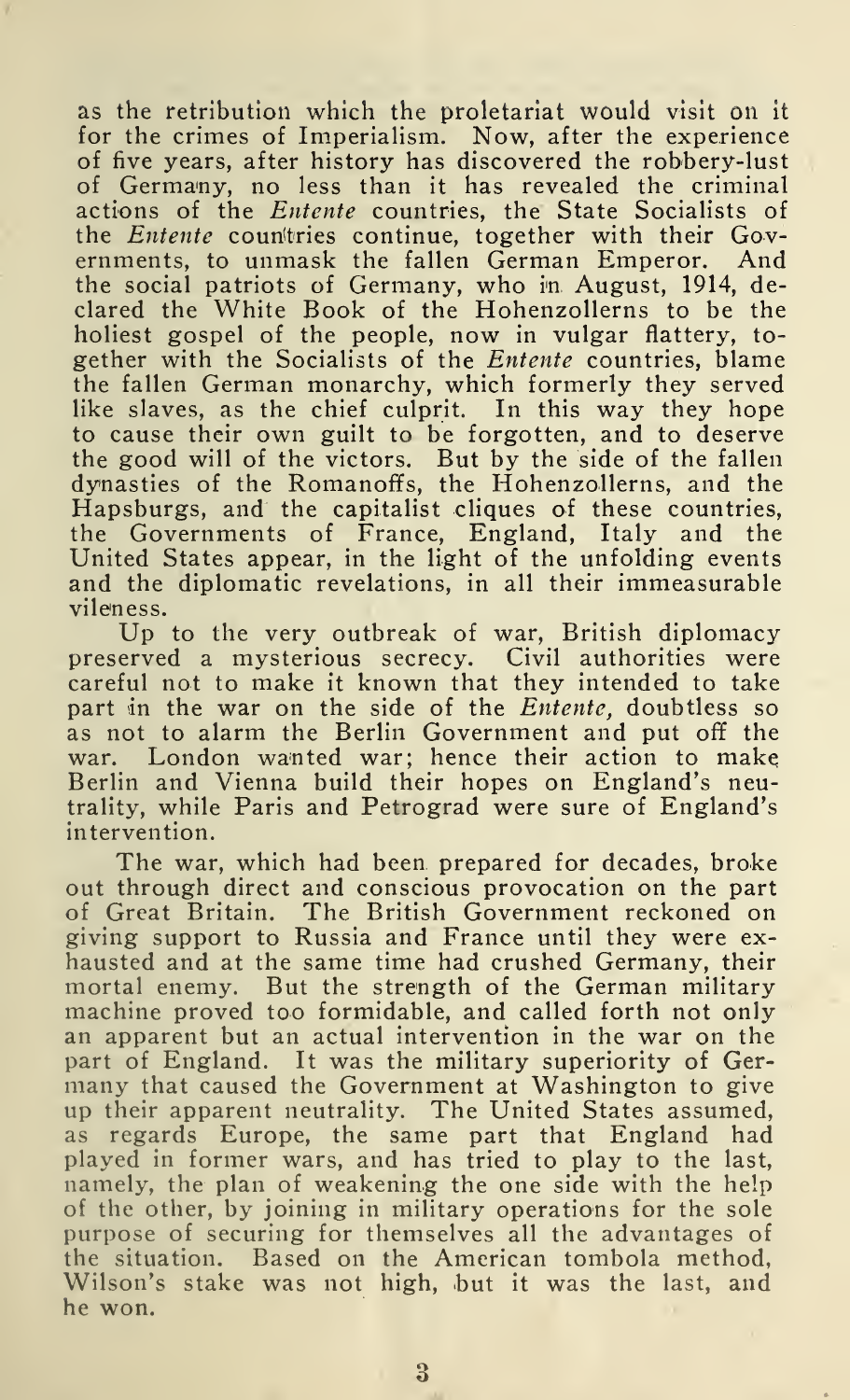By reason of the war the contradictions of the capitalist order have become for mankind the animal pangs of hunger and cold, and epidemics of moral savagery. The academic quarrel of Socialists over the theory of impoverishment, and the undermining of Capitalism by Socialism, has thereby been finally decided. Statisticians and pedants of the theory of the reconciling of contradictions have for some decades been at pains to collect from all parts of the world real and apparent facts which testify to the improvement in the welfare of various groups and<br>categories of the working class. To-day the impoverishment faces us, not only of a social but also of a physiological kind, in all its frightful reality.

Finance capital, which mankind has thrown in the abyss of war, has itself suffered catastrophic changes in the course of the war. The dependence of paper money on the material basis of production is completely destroyed. While losing more and more its significance as means and regulator of the circulation of capitalist commodities, paper money is transformed into a means for requisition for robbery, especially of social-military administration. The complete degeneration of paper money reflects the universal death throes of the capitalist exchange of commodities. If free competition as the regulator of production and distribution in the chief social spheres had been supplanted by the system of trusts and monopolies during the decades preceding the war, so the progress of the war snatched the direction of things from the hands of the economic associations and delivered it straight into the hands of the power of the military States. The distribution of raw materials, the utilisation of the petroleum of Baku or Roumania, of the coal of Donetz, of the wheat of Ukraine, the fate of the German locomotives, railways and automobiles, the provisioning of hungry Europe with bread and meat—all these vital questions of the social life of the world were not regulated by free competition, or by associations of national and international trusts, but by the direct employment of military power in the interest of its continued existence. If the complete subjection of the State power to the power of finance capital has led mankind to the imperialist shambles, this gigantic massacre has not only militarised the State, but also finance capital itself, which is no longer capable to fulfil its essential economic functions except by means of blood and iron.

The Opportunists, who, before the war, counselled the workers to moderation, in the name of the gradual transition to Socialism, who, during the war, demanded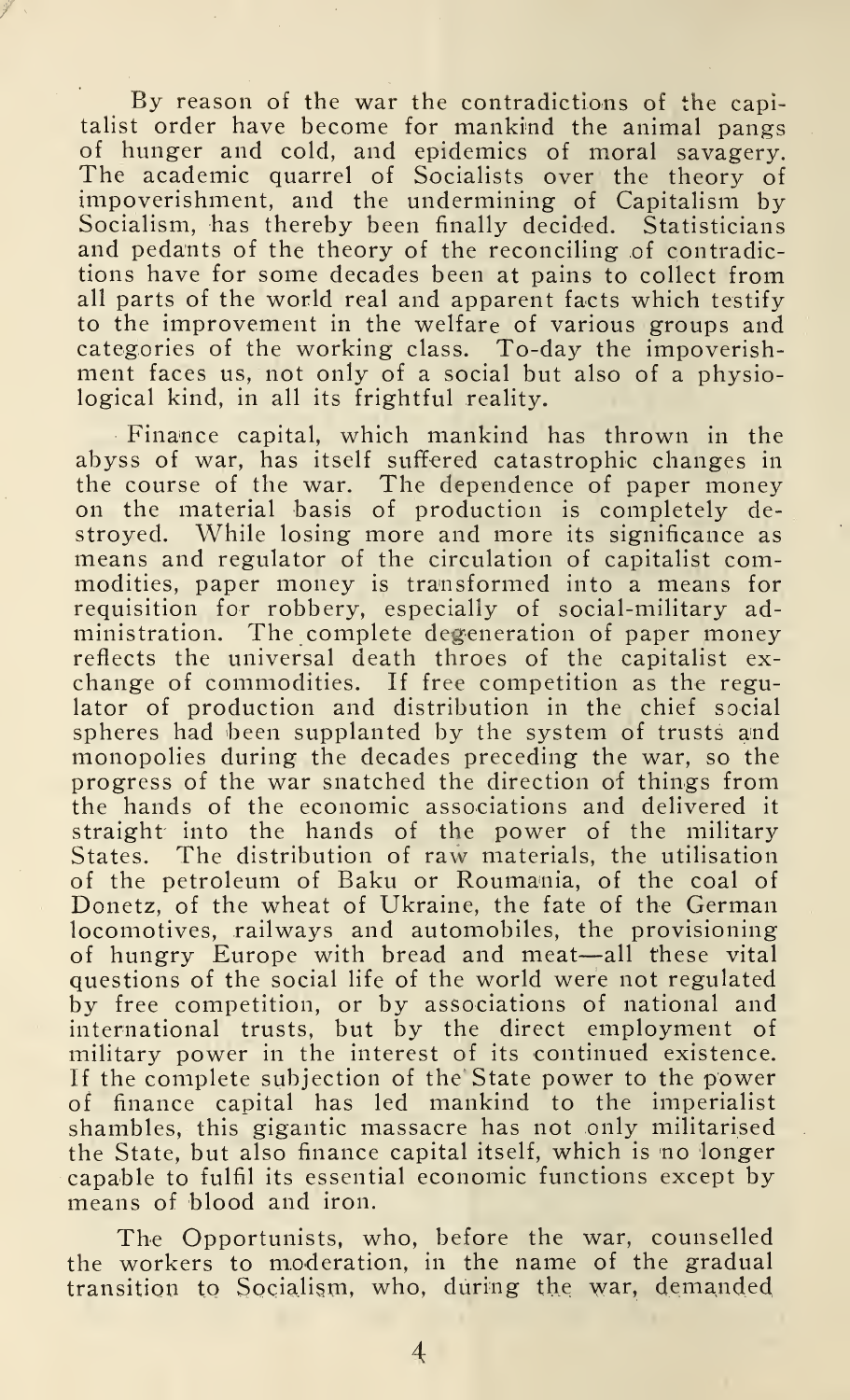of them submission in the name of social peace and de fence of the Fatherland, again ask the proletariat to practise self-denial to overcome the terrible consequences of the war. If these preachers find acceptance amongst the masses of workers, capitalist development will go on for several generations in new and more concentrated and fearful forms, with the prospect of a fresh and inescapable world-war. Fortunately for mankind this is no longer possible.

The State control of social life, against which capitalist Liberalism so strives, is become a reality. There is no turning back, either to free competition or to the dom ination of trusts, syndicates, and other kinds of social anomalies. The question consists solely in this: Who shall control State production in the future—the imperialist State or the State of the victorious proletariat? In other words: Is the whole of labouring humanity to become the bond slaves of the victorious bourgeoisie, who, in the name of the League of Nations, and with the aid of an "international" army, and an "international" fleet, here plunders and strangles, there throws some crumbs, but everywhere holds the proletariat in chains, with the sole object of preserving its dominance; or shall the working class take in hand the disordered and ruined society in order to ensure its reconstruction on Socialist lines?

It is only possible to shorten the duration of the present crisis by the means of proletarian dictatorship, which neither considers inherited privileges nor the rights of property, but proceeds from the necessity of saving the hungry masses, mobilises all means and strength to this end, introduces universal obligation to labour, establishes the regime of labour discipline, in order, by this means, in the course of a few years, not only to heal the gaping wounds which the war has inflicted, but also to lift mankind on to a new and unsuspected level.

The national State, to which capitalist development has given a powerful impulse, is become too narrow for the further development of the productive forces. All the more precarious will the situation of the small States scattered amongst the great Powers of Europe and other parts of the world become.

These small States, which at various times have arisen as fragments of large States, as small change for the payment of various services rendered, and as strategical<br>buffers, have their dynasties, their ruling sects, their imperialist pretensions, and their political machinery. Until the war their illusory independence had the same sub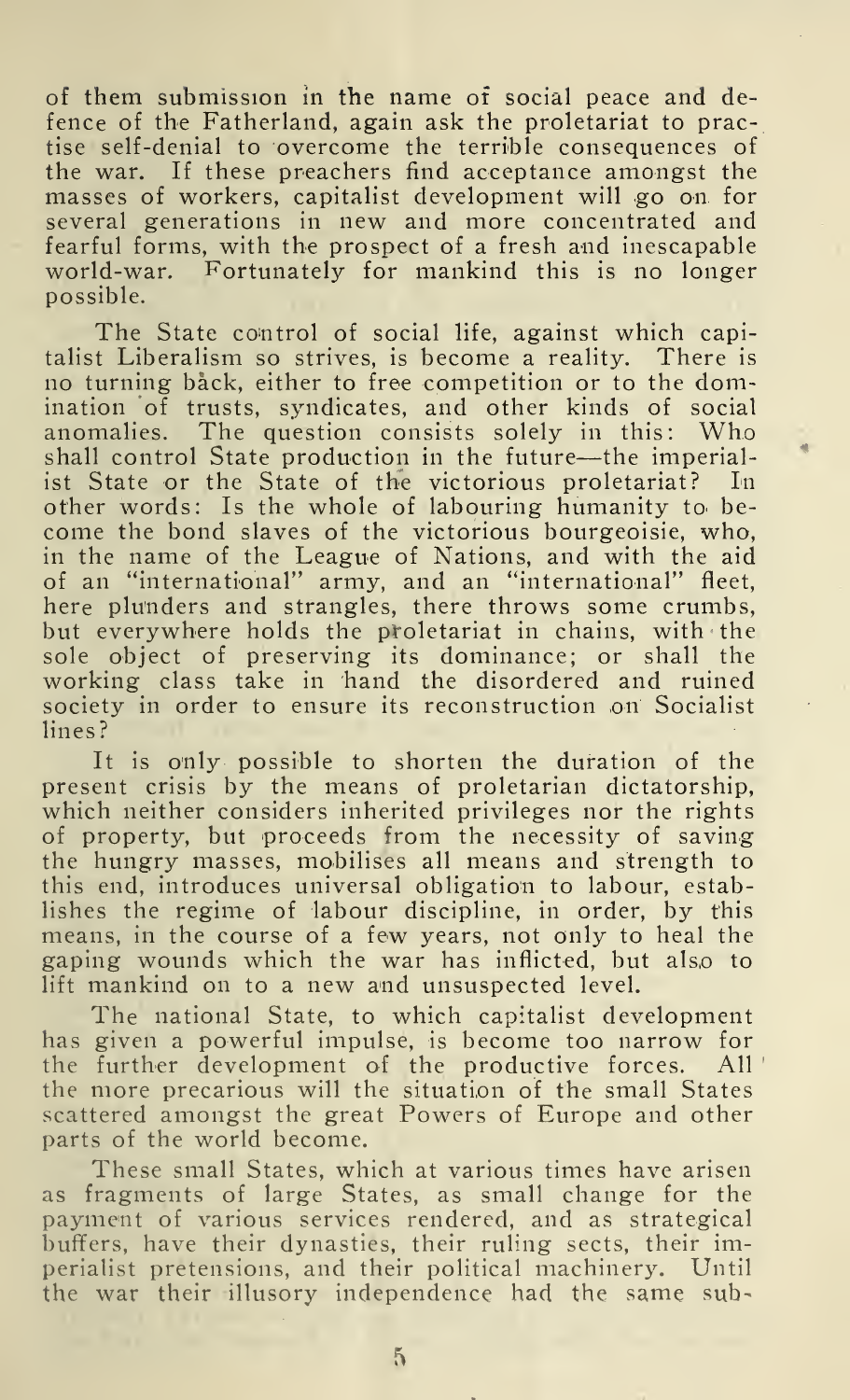stance as the European balance of power, viz., the uninterrupted antagonism of the two imperialist camps.

The war has destroyed this balance of power. While in the beginning of the war Germany received a powerful preponderance', she obliged the small States to seek their welfare and salvation under the wings of German militarism. After Germany was defeated, the bourgeoisie of the small States, together with their patriotic "Socialists," turned to the victorious imperialism of the Allies, and began to look for security for their continued existence in the hypocritical points of the Wilson programme.

At the same time the number of the small States increased; from the constituent parts of the Austro-Hungarian monarchy, and from the portions of the Czarist Empire, new States separated themselves, which, scarcely born into the world, sprang at each other's throats over the question of boundaries.

Meanwhile, the allied imperialists prepared such com binations of new and old small States as would be bound to themselves through the hold of reciprocal hate and general impotence.

While manipulating the small and weak peoples, and giving them over to hunger and humiliation, the Entente imperialists do not cease, exactly as did quite recently the imperialists of the Central Powers, to talk of the right to self-determination of the peoples who by this time are as completely crushed in Europe as in the other parts of the world.

The small peoples can only be assured of the possibility of existence by the Proletarian Revolution, which will free the productive forces of all countries from the fetters of the national States, unite the peoples in the closest social co-operation on the basis of a universal social economy, and give to even the smallest and weakest people the possibility of guiding the affairs of its national civilisation, without harm to the united and centralised economy of Europe and of the whole world.

The recent war, which was, in the last resort, a war on account of colonies, was at the same time a war waged with the help of colonies. To an extent never before equalled the population of the colonies were drawn into the European War. Indians, Negroes, Arabs, Madagascans fought on the European continent—why?—for the right to remain the serfs of England or France.

Never did capitalist domination show itself so shameless, never did the problem of African slavery present itself in such sharpness as now. In Europe itself, Ireland

6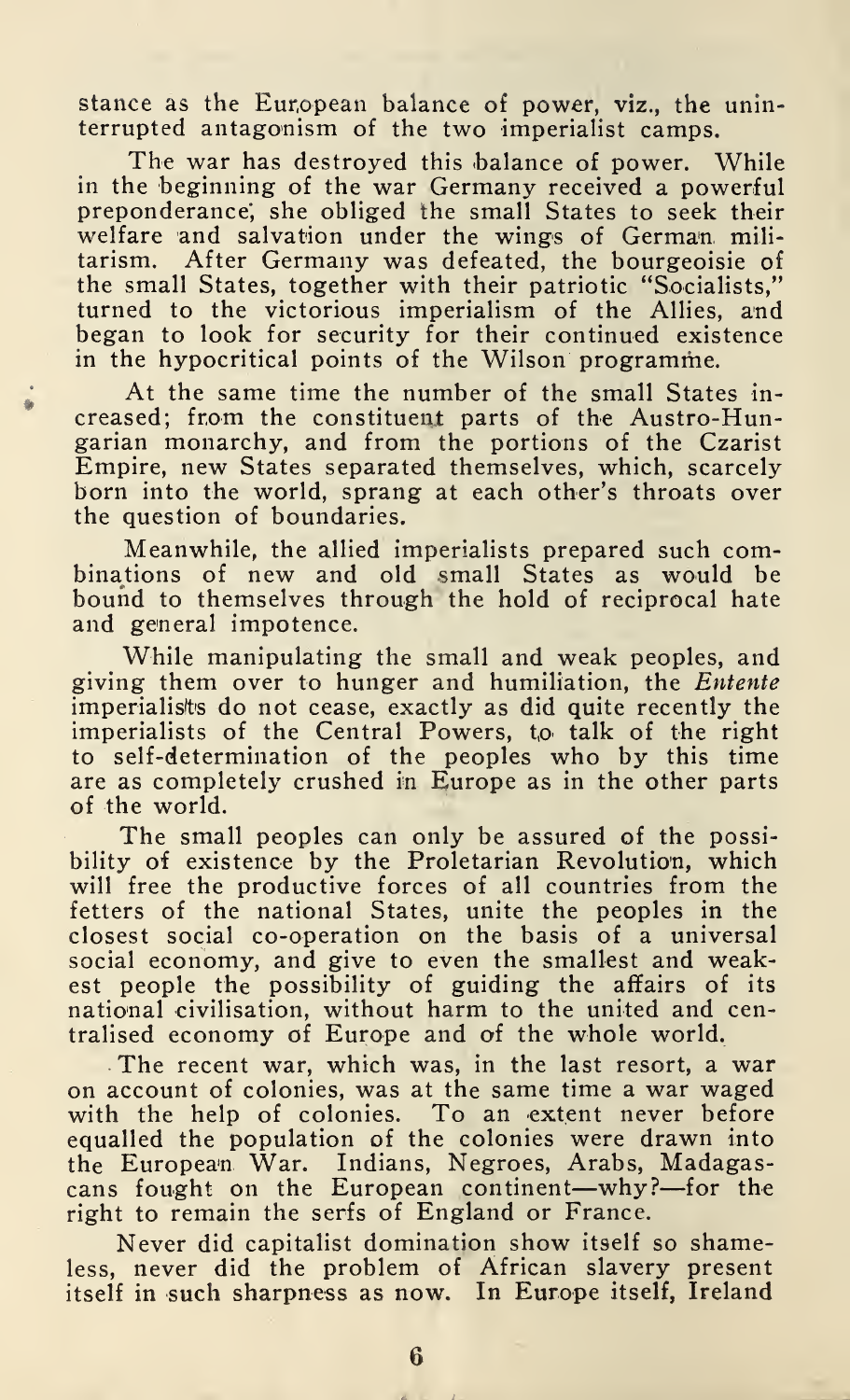remembered in bloody street fights that it was still an enslaved land, and feels as such. In Madagascar, in Annam, and in other countries the troops of the bourgeois republic have had, during the war, to suppress more than<br>one revolt of colonial slaves. The revolutionary move-The revolutionary movement in India has not once come to a halt, and lately it developed into the biggest labour strike in Asia, which the Government of Great Britain answered with the work of the armoured cars.

In this way the colonial question in all its bearings is not only placed on the green table of the Congress of Diplomats in Paris, but is also part of the order of the day in the colonies themselves. The Wilson programme, at the most, only aims at an alteration of the name-plate of colonial slavery. The emancipation of the colonies is only possible in conjunction with the emancipation of the working class of the mother countries. The workers and peasants, not only of Annam, Algiers, and Bengal, but also of Persia and Armenia, will only reach the possibility of an independent existence when the workers of England and France have overthrown Lloyd George and Clemenceau, and taken into their hands the power of the State. In the more developed colonies the present struggle no longer proceeds merely under the banner of national freedom, but takes on at the same time an openly expressed social character. If capitalist Europe has forcibly drawn into the capitalist whirlpool the backward parts of the world, Socialist Europe will come to the aid of the emancipated colonies, with its technical skill, its organisation, its intellectual influence, in order to facilitate their transition to a systematically organised Socialist economy.

Colonial slaves of Africa and Asia! The hour of proletarian dictatorship in Europe will also' be the hour of your emancipation.

#### II.

The whole bourgeois world blames the Communists for the destruction of freedom and of political democracy. This is not true. On achieving sovereignty, the proletariat only makes it completely impossible to employ the methods of bourgeois democracy, and creates the conditions and forms of a higher democracy of labour. The whole course of capitalist development has undermined, especially in the recent imperialist epoch, political democracy, not only by dividing the nations into two irreconcilable classes, but also by condemning numerous sections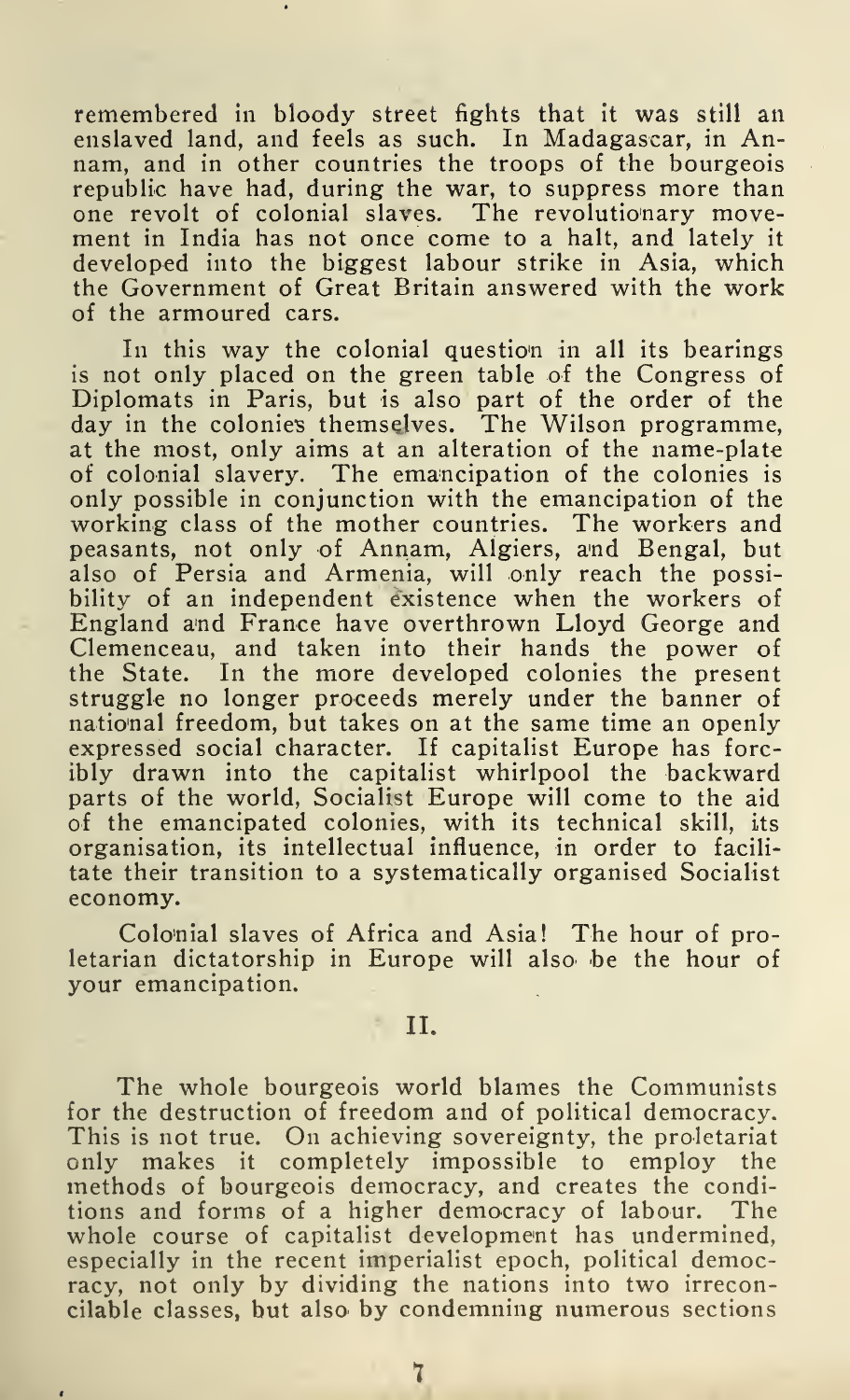of the small middle-class and semi-proletariat, as well as the lower strata of the proletariat, to permanent social misery and political impotence.

The working class of those countries in which the historical development has given them that possibility has made use of the system of political democracy for organisation against Capital. The same thing will further happen in those countries where the pre-requisites to a labour revolution are 'not yet ripened.

But Capitalism hampers the historical development of the large middle sections on the flat land and in the towns, and they remain a whole epoch behind. The Bavarian peasant, who cannot see beyond his village steeple; the small French vine grower, ruined by the wine adulteration practised by large capital; the American small farmer, plundered and swindled by bankers and representatives: all these social sections, which are diverted by Capitalism from the main stream of development, are called on paper to the government of the State, under the regime of political democracy. In reality, however, all important questions which settle the destinies of peoples are decided behind the back of Parliamentary democracy by the financial oligarchy. This was so above all in the question of the war. The same thing is now happening in the question of the peace.

If the financial oligarchy considers it to be useful to coyer their violence by Parliamentary sanction, the bourgeois State has at its disposal, for the achievement of the required object, all the means which have been inherited from previous centuries of class domination, multiplied by technical skill—lies, demagogy, calumny, snares, bribery, and terror. To ask of the proletariat that, in the last struggle with Capitalism, when it is a matter of life and death, it should, lamb-like, comply with the requirements of bourgeois democracy is like demanding of a man who is defending his life and existence against robbers that he should follow the fencing rules of the French ring, which have been framed by his enemy, who does not himself follow them.

In this region of destruction, where not only the means of production and transport, but also the institutions of political democracy exhibit bloody ruins, the proletariat must create its own machinery, to serve, above all, as cement for the working class, and to assure for it the possibility of a revolutionary influence on the further development of mankind. This machinery is the worker's councils. The old parties, the old trade unions, have in the persons

8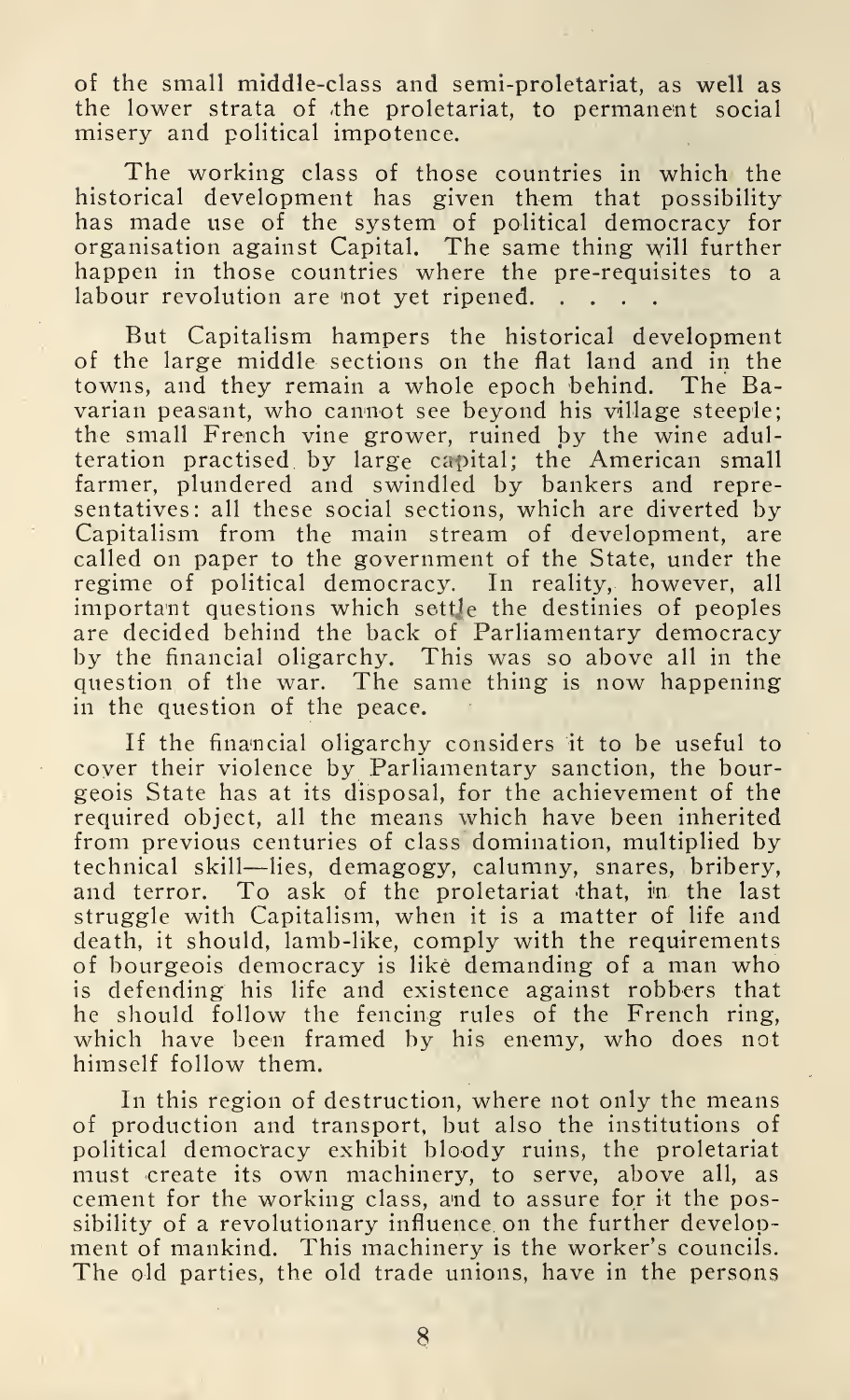of their leaders proved incapable of understanding the tasks imposed by the new epoch, to say nothing of carrying them out. The proletariat created a new form of machinery, which comprised the whole of the working class, irrespective of calling and political intelligence, an elastic apparatus, which is capable of constantly renewing and extending itself, which is always attracting to its orbit new sections, and which opens its doors to the labouring sections of the town and country which stand close to the proletariat. This indispensable organisation for the selfgovernment of the working class will be put to the test in its struggles and in the future conquest of various countries, and represents the greatest achievement and the most powerful weapon of the proletariat of our time.

In all countries where the masses are mentally awake, Workers, Soldiers and Peasants' Councils will be formed. To strengthen and elevate the Councils, and to oppose them to the State machinery of the bourgeoisie—that is now the chief task of the class-conscious and honest workers of all countries. By means of the Councils the working class will be able to save itself from the decomposition set up in their midst by the hell-tortures of the war and of hunger, and by the violence of the possessing classes and the treason of their former leaders. By means of the Councils the working class will the most surely and easily attain to power in all countries where the Councils constitute the majority of the labouring population. By means of the Councils the working class which has attained to power will administer every sphere of economic and cultural life, as is already the case in Russia at this moment. ^

The collapse of the imperialist State, from the Czarist State to the most democratic ones, takes place simultaneously with the collapse of the imperialist military system. The armies of millions mobilised by Imperialism could only be maintained so long as the proletariat remained obediently under the yoke of the bourgeoisie. The falling to pieces of national unity signified also an inevitable falling to pieces of the army. Thus it happened first in Russia, then in Austria-Hungary and Germany. The revolt of the peasants against the landlords, of the workers against the capitalists, of both against the monarchical or "democratic" bureaucracy, leads unerringly to the revolt of the soldiers against the commanders, and further to a sharp cleavage between the proletarian and the bourgeois elements of the army. The imperialist war, which pitted one nation against the other, passes into civil war, which pits one class against the other.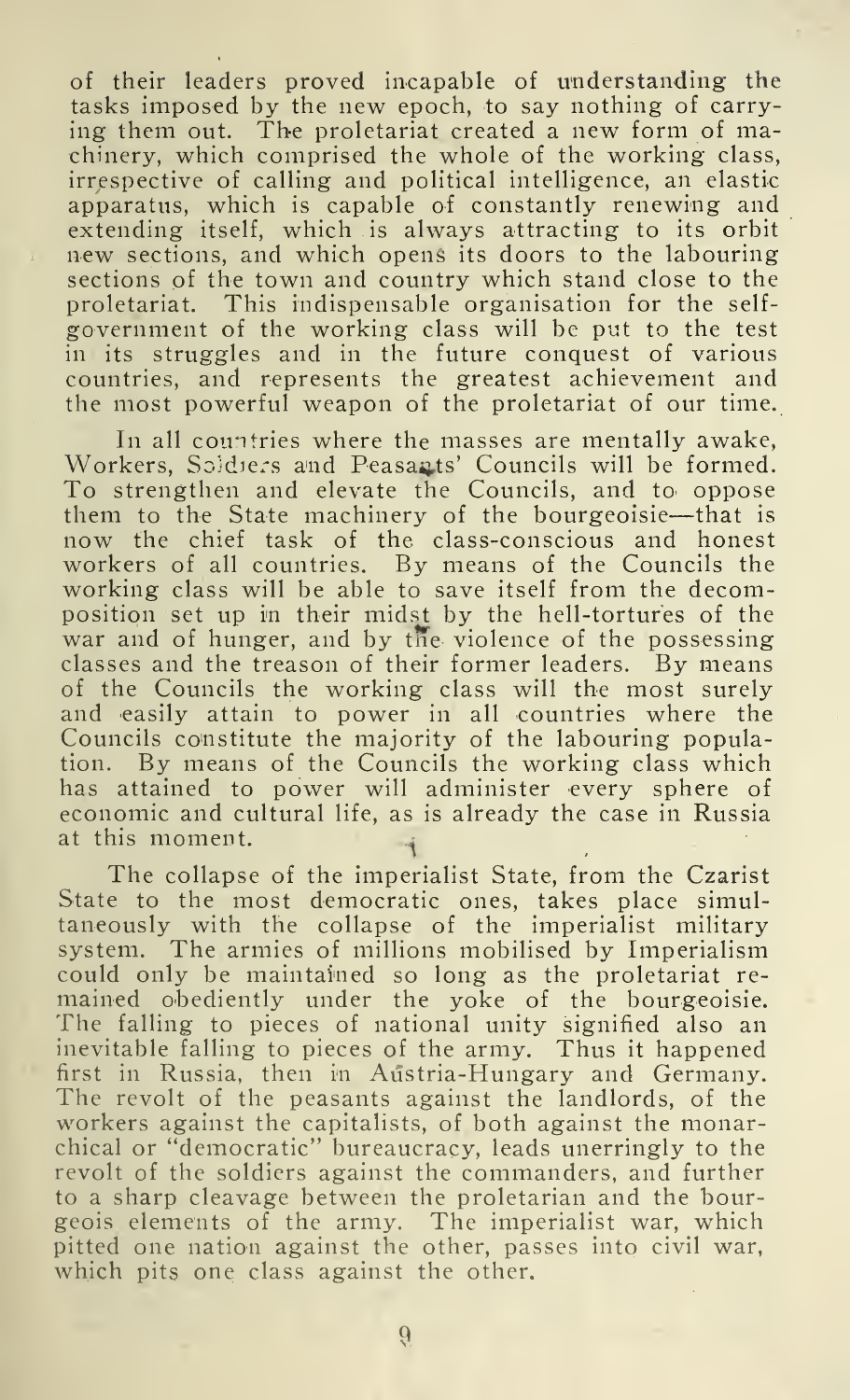The wail of the bourgeois world against the civil war and the red terror is the most monstrous hypocrisy which the history of political struggles has hitherto revealed. There would have been no civil war if the exploiters who have brought mankind to the brink of destruction had not opposed every step forward of the labouring masses. if they had not plotted conspiracies and murders and summoned armed assistance from without, in order to maintain or re-establish their predatory privileges. The working class has been forced into civil war by its arch-enemy. The working class must answer blow with blow, if it is not to renounce itself and its future, which is equally the future of all mankind. While the Communist parties have never artificially conjured up the civil war, they endeavour to shorten its duration as far as possible, to decrease the number of sacrifices, and above all to assure victory to the proletariat. From this will be understood the necessity for the opportune disarming of the bourgeoisie, the arming of the workers, the formation of a Communist army to protect the power of the proletariat and the integrity of its social construction. Such a one is the Red Army of Soviet Russia, which arose to protect the achievements of the working class against any attack from within or without. The Soviet Army is inseparable from the Soviet State.

Conscious of the world-historical character of their tasks, 'the enlightened workers aimed at an international union even in the first stages of their organised Socialist movement. Its foundation stone was laid in London in 1864 with the first International. The Franco-German 1864 with the first International. War, out of which arose the Germany of the Hohenzollerns, undermined the first International, although at the same time it gave an impetus to the development of the national Labour Parties. In the year 1889 these parties came together in the Congress of Paris, and created the organisation of 'the Second International. But at this period the centre of gravity of the Labour movement lay wholly on the ground of nationality, in the orbit of the national States, on the basis of national industry, and in the sphere of national Parliamentarism. Decades of work devoted to organisation and reform created a generation of leaders, the majority of whom gave lip service to the programme of the Social Revolution, but denied it in reality, and sunk in the morass of reformism and conformity with the bourgeois State. The opportunist character of the leading parties in the Second International finally threw off disguise and led to the greatest collapse in the history of the world, at a moment when the course of events demanded revolutionary methods of struggle from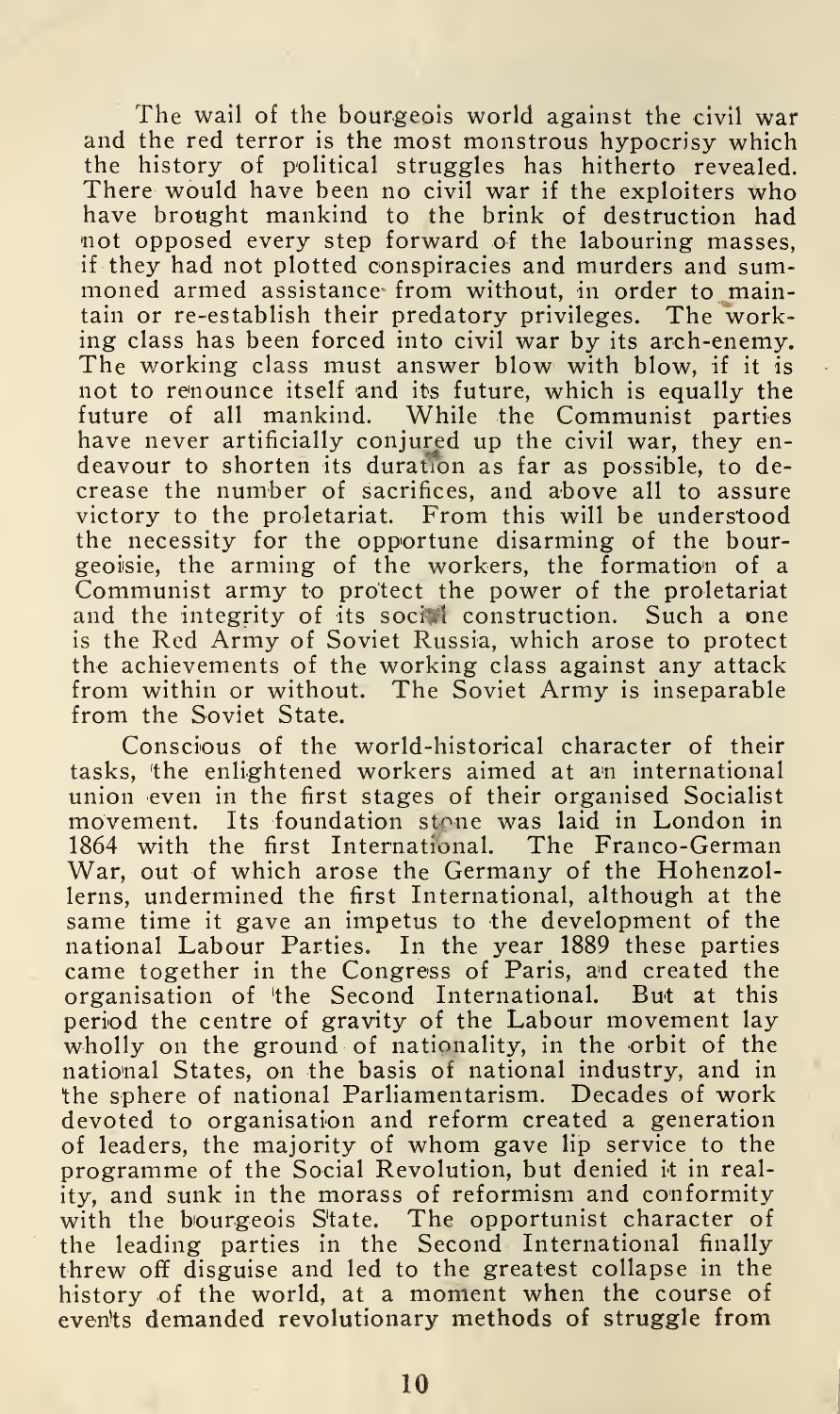the Labour Parties. Whereas the war of 1870 blow to the First International, inasmuch as it reveal the fact that behind the social-revolutionary programme there was as yet little decisive energy on the part of the masses, the war of 1914 killed the Second International, inasmuch as it showed that above the massed ranks of Labour stood parties which had been transformed into subservient organs of the bourgeois State.

This refers not only to the social patriots, who have to-day passed over openly to the camp of the bourgeoisie, and have become its favoured confidential agents and reliable hangmen of the working class, but also to the vanishing and precarious Socialist centre, which is now striving to rejuvenate the Second International, that is, the weakness, the opportunism, and the revolutionary impotence of their leading figures. The Independent Party of Germany, the present majority of the French Socialist-Party, the Russian Menshevist group, the Independent Labour Party of England, and other similar groups are actually endeavouring to occupy the position which was filled before the war by the old, official parties of the Second International, while they are as busy as formerly with ideas of compromise and unity, by this means paralysing the energy of the proletariat, protracting the crisis, and increasing the misery of Europe. The struggle against the Socialist centre is the necessary condition for the successful struggle against Imperialism.

While we repudiate the inadequacy, falsehoods and corruption of the obsolete official Socialist parties, we united Communists in the Filial Socialist parties, we selves to be the direct inhertors of the heroic endeavours and martyrdoms of a long line of revolutionary generations, from Baboeuf to Karl Liebknecht and Rosa Luxem-<br>bourg. While the First International foresaw the future While the First International foresaw the future development and prescribed its course; while the Second International gathered together and organised millions of proletarians, so the Third International is the International of open mass action, of revolutionary realisation, the International of deed. Socialist critics have sufficiently branded the bourgeois world order. The task of the International Communist Party consists in overturning this order, to erect in its place the structure of the Socialist order. We summon the working men and women of all countries to unite under the Communist banner, under whose sign the first great victory has already been won.

Proletarians of all countries! Unite in the fight against Imperialist barbarity, against the monarchies, against the privileged orders, against the bourgeois State